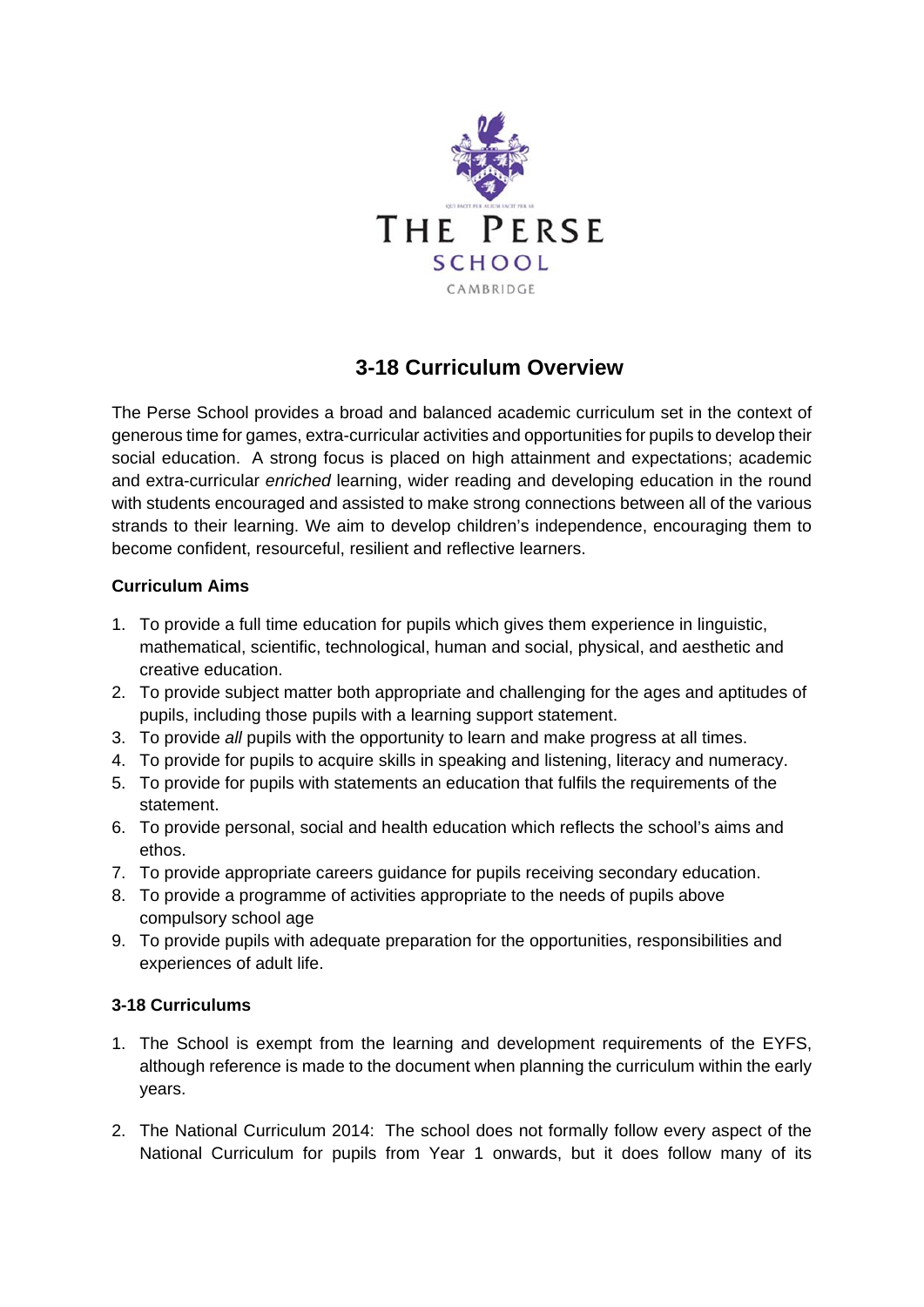guidelines. The Pelican and Prep follow many aspects of the National Strategies, but go significantly beyond them in view of the ability profile of the pupils.

- 3. The school's curriculum has a particular emphasis on providing a broad and strong academic curriculum, given the school's selective intake, and there is an emphasis on traditional academic rather than vocational subjects. Specialist teaching starts at The Pelican with Dance and Music from Nursery, Games, Kung Fu and Gymnastics from Reception and MFL from Year 1. An increasing proportion of teaching is given by specialist teachers as children progress through the Prep school, for example in Science, French, Art, Design Technology, Games, ICT and Music. Pupils are taught by specialist English and Maths teachers from Year 5 onwards. At the Upper School the range of GCSE, IGCSE, A-level, I-A-Level and Pre-U qualifications offered reflects the school's distinctively academic character and pupils also study a range of creative subjects (art, music and drama) as well as technology. Pupils have increasing curriculum choice as they progress through the Upper school, but virtually all pupils study Maths, English, three separate sciences and at least one modern language to GCSE or IGCSE. All pupils at the Upper school have at least three Games sessions per fortnight.
- 4. The school's curriculum includes a large variety of wider opportunities beyond academic classroom-based lessons. A high value is placed on out-of-classroom learning opportunities, including educational visits and ventures. Examples include Pelican visits to Stibbington for a World War II re-enactment day and an overnight stay in Year Two at Burwell House; the Prep School's visits to France and West Runton, Enrichment Days for all Upper pupils, and trips including sports tours, academic ventures and ambitious Outdoor Pursuits ventures. Outside activities regularly come into school as well, such as the Life Bus at the Pelican, numerous "History Days" run by educational specialists at the Prep and a wide range of speakers from the University and elsewhere at the Upper through our prestigious '42' lunchtime lecture programme. A wide variety of clubs and societies support pupils' wider experience and enriched learning across the whole age range of the school.
- 5. The Perse curriculum is designed to meet the needs of its many gifted students, and to provide appropriate stretch, challenge and academic enrichment for all its ability groups. It often goes well beyond nationally expected levels of achievement in all year groups in scope, depth and expectation although this is most easily demonstrated by the impressive A\* rate achieved by Perse students in GCSE and A level public exams. Maths is taught in sets from Year 2 onwards and there is setting in a number of subjects in different year groups at the Upper. Almost all students study at least 10 GCSE subjects (and a few, up to 13), with Music taken one year early for higher ability groups. Sixth Form students choose to study four A-Level/Pre-U subjects, sometimes five if they take Further Maths. In addition, a number of Sixth formers choose to study for the Extended Project Research Qualification (starting L6th, completed U6th) or complete an internal Rouse Award Research project. The Higher Project Qualification is also available to Year 10 pupils.
- 6. A key aim of the school's curriculum is to develop pupils' knowledge and skills in a way that is appropriate for the twenty-first century. Reasoning, critical thinking, creativity and imagination, planning, synthesizing information, collaboration, leadership, research are just some examples of the twenty-first century skill set which pupils receive active development in across all year groups. The school has invested heavily in ICT hardware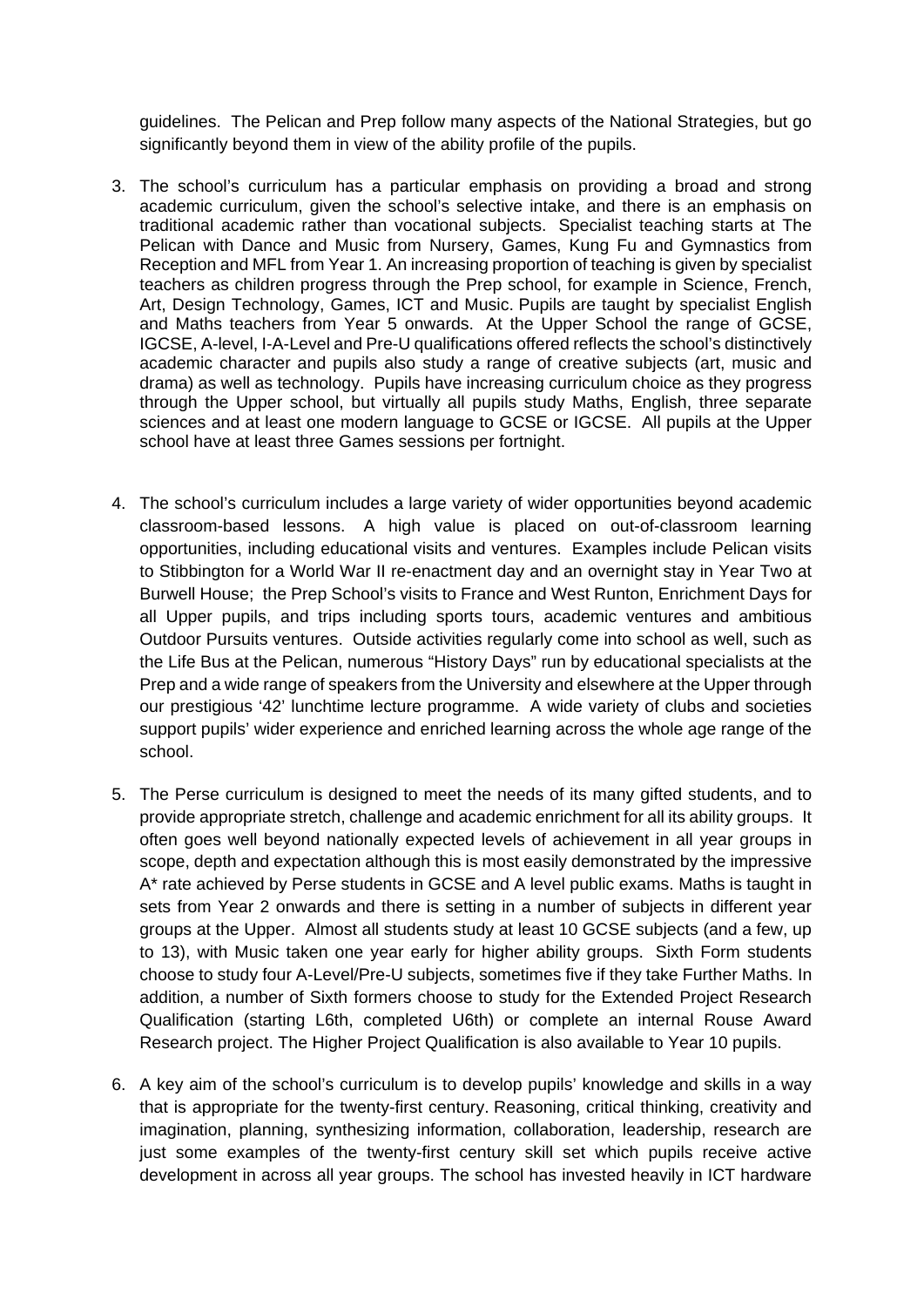and software, and this is a significant developing area. The great majority of classrooms have interactive whiteboards, and pupils have access to laptops and to dedicated ICT suites in the Pelican, Prep and Upper. Software developments include investment in animation programmes and geographical information systems, and the developing Sharepoint portal and virtual learning environment particularly at the Upper and Prep. We are continuing to develop school access to ipad/tablet activities through class sets of ipads and chromebooks and an ongoing staff training programme. An expanded modern language provision includes Language Studies (Italian, Japanese, and German) in year 8, and opportunities to engage in an extra-curricular, subsidised, two-year GCSE subscription programme in Italian, Japanese and Mandarin in later years.

- 7. There is coordination between the curricula of the Pelican, Prep and Upper to ensure a smooth transition for pupils. A number of teachers work across two of the three school sites – for example, the Head of Pre-Prep Liaison from the Prep joins Year 2 on a weekly basis in order to strengthen links and the Head of Lower School (Y7-8) teaches Year 6 PSHE in order to get to know the pupils. Curriculum Co-ordinators from the Prep and Pelican meet to ensure that the curriculum moves smoothly from one school to the next. Key Heads of Department from the Upper and Prep also meet to discuss curriculum content. Departmental annual meshing meetings are arranged to discuss curriculum linking across meshing year groups. There are pupil links across the three sites as well: for example the Pelican Sports Day takes place on the Upper playing fields; some Sixth Formers act as classroom helpers and Games assistants for younger pupils as part of their Enrichment programme; younger pupils regularly see performances of older pupils' music and drama groups. Year 5 pupils visit the Upper each year to take part in a variety of geographical and Scienceactivities around the site with Upper pupils. Careful attention is also paid to curriculum and pastoral transfer for the significant number of pupils who join the school at 11, 13 and 16+.
- 8. The school actively works to meet the needs of all learners, so that every pupil has the opportunity to learn and make progress. A focus on individuals begins with a settling in programme for parents and children before the children begin their regular weekly sessions in September. Excellent staff-pupil relationships are one of the real strengths of the school. Teaching assistants play a key role at the Pelican in particular. Pupils with learning difficulties are supported throughout by class teachers and teaching assistants, tutors, Heads of Learning Support and Learning Support Assistants. The school works hard to ensure that it successfully supports the small number of its pupils with statements of special educational needs.
- 9. Personal, social and health education has a key place in the curriculum, which includes wide opportunities for pupils' spiritual, moral, social and cultural development. Much of this is embedded in every day practice at the Pelican, where a focus on consideration, behaviour and working together is a real strength of the school. At the Prep school, pupils take part in form periods with tutors and weekly PSHE lessons with the Assistant Head (Pastoral). At the Upper, PSHE and citizenship are explored through PSHE and RS lessons, as well as through the tutorial programme, whole school, sectional and year group assembles and appropriate cross-curricular linking such as sexual education within science. A range of visiting speakers/presenters discuss a variety of key topics with